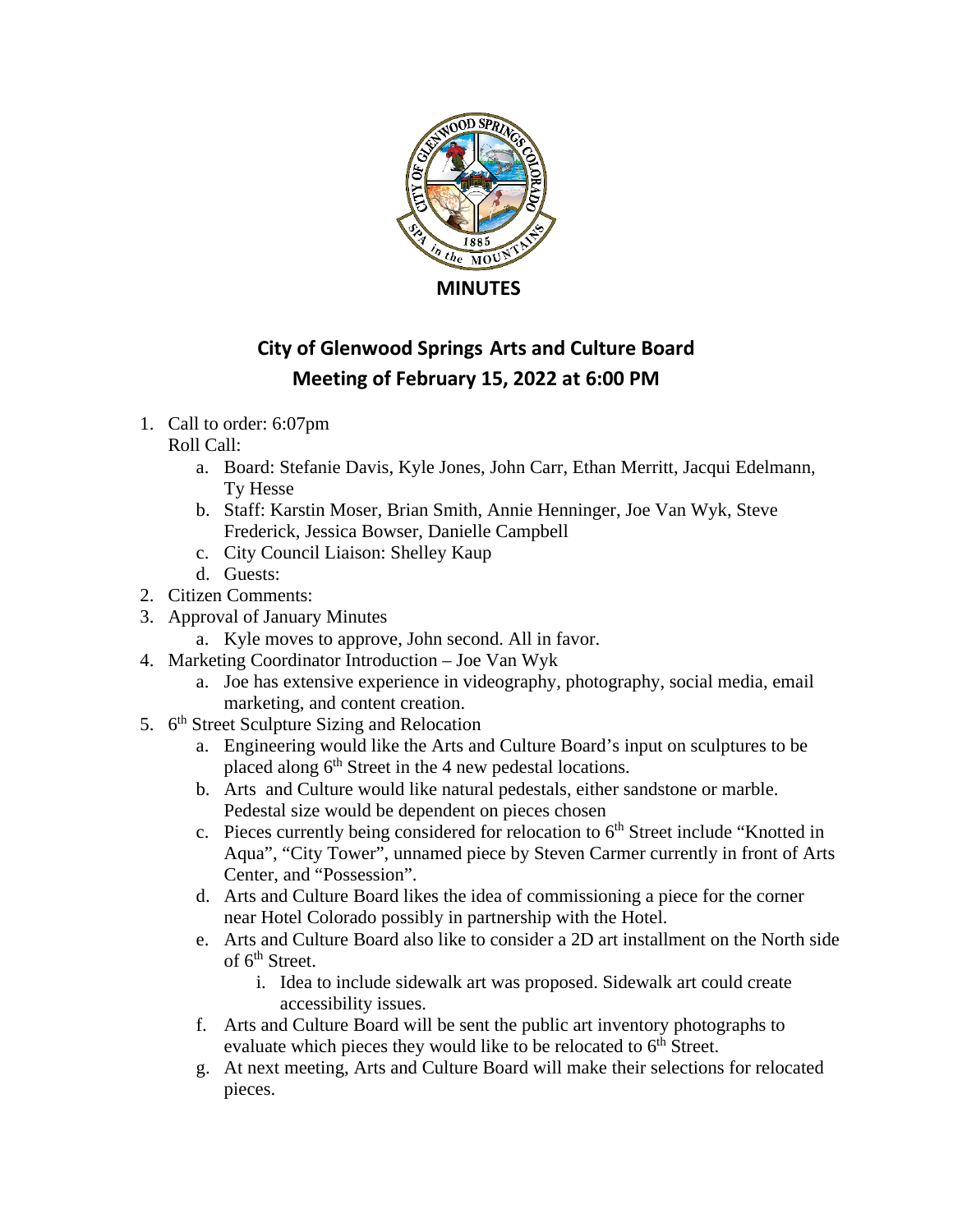- h. Jessica Bowers will see if there is a mockup of the paver design proposed for the 6th Street Plaza.
- 6. Next Steps for Topeks
	- a. Economic Development will fund \$10,000 for the Topek project.
	- b. Annie will work with Karstin Moser, Jenn Ooton, and Ryan Muse to create a Call to Artists for the Topeks based on John Carr's original presentation.
		- i. Target dates: Call posted in mid-March, close in mid-April, project period May to June.
- 7. Downtown Music Performances Conversation Revisit
	- a. Process would need to be created that outlines how to vet musicians/content, restrictions on frequency of performances, and prime-time slot allocation.
	- b. For our one-time contracted events with musicians, the insurance is not required but the contract includes an indemnity clause, governmental immunity clause, and waiver.
	- c. Boulder and New York have busker registration processes that they City may review.
	- d. Kyle Jones and Ethan Merritt volunteered to be part of a sub-committee that will work with staff and the City Clerk to explore a busker policy.
- 8. Future Projects and Funding Asks (2022 Planning)
	- a. Annie presented on her plans for Arts and the Art Center.
		- i. Year 1 includes program growth and participation, inclusivity training for staff, a community art show, Spanish programming, staff growth – at least one bilingual educator, and a back yard studio.
		- ii. Year 2 includes two community art shows, professional development for art staff, high school apprenticeship program, train trip to Denver Art Museum.
		- iii. Year 3 includes muralist in residence/teaching artist exchange program, ½ bilingual programs, self-assessment programs
	- b. Copy of spring Arts programming shared with Arts and Culture Board.
	- c. Plans are being made to pursue a Historic Preservation Grant for the Arts Center roofing. A bathroom addition is also being planned.
	- d. The Board will revisit their goals prior to their joint work session with Council in May.
- 9. Art Center Grand Opening/Art Plan Rollout Ideas
	- a. Potential May soft opening date and a tie into the Topeks project timeline.
- 10. Director's Report
	- a. First reading for code changes to title 070 regarding funding for public art is scheduled for the February 17<sup>th</sup> Council meeting.
		- i. Members of the Arts and Culture Board were invited to attend the meeting to speak in support of the changes.
	- b. Arts and Culture Board joint work session with Council will be on May  $5<sup>th</sup>$ .
	- c. North Landing Visioning meeting is scheduled for February  $23<sup>rd</sup>$  with a few members from the Arts and Culture Board, Parks and Recreation Commission, DDA, and shareholders.
- 11. March Agenda Items